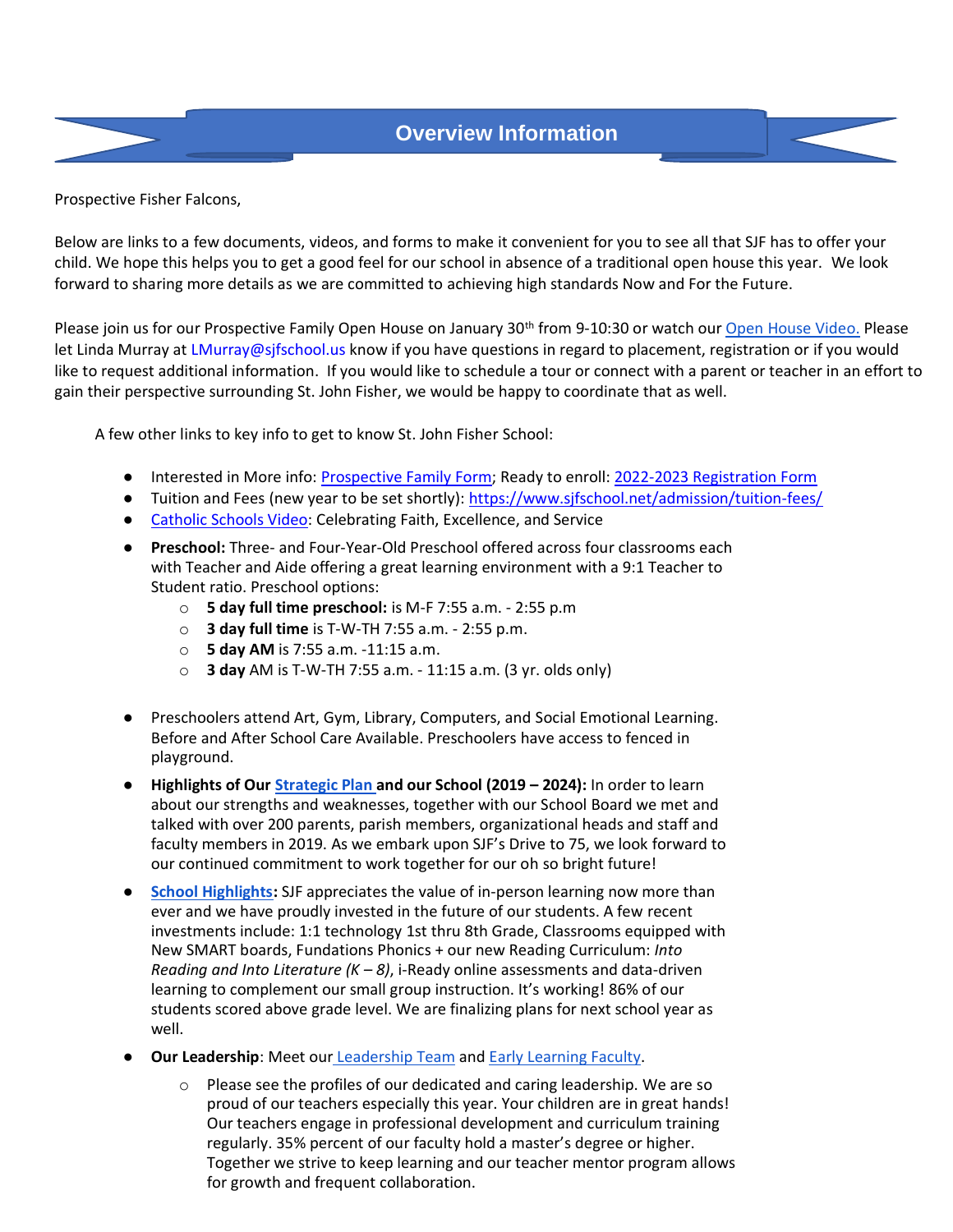- o Our teachers work together as a team including curriculum mapping to align our goals, content, and assessments. Our classroom teachers are supported by a team of Special Area teachers offering enriching experiences in Physical Education, Technology, Music, Art, Social Emotional Learning and Spanish. Our early education and primary teams offer enrichment courses after school and on weekends called ETC.
- o Our Full Time Resource Room is staffed with 2 experienced special education teachers plus part time teachers to support the individual needs of students with learning differences. Resource staff provides support within the classroom as well as in a designated Resource classroom. Additionally, we have a homework club and academic eligibility club for additional support. Meet a few members of our esteemed resource team:
	- **Mrs. Win Biernacki, Special Education teacher** provides individualized support to students and their families in grades Pre-K-4. Mrs. Biernacki has been an integral part of St. John Fisher for the past 7 years. She has cultivated a school-wide inclusion effort as Resource has evolved into a comprehensive program that enables SJF to support all students, regardless of their abilities and differences. Prior to her tenure at SJF Mrs. Biernacki worked at St. Gerald and engaged in community work with senior citizens. Mrs. Biernacki has a master's degree in special education and is a certified Learning Behavioral Specialist (LBS1).
	- **Mrs. Karen Brogan, Special Education teacher** provides individualized support to resource students and their families in grades 5-8. Mrs. Brogan lives in Oak Lawn with her husband and three children who attend St. Catherine's. Karen most recently stayed home for five years to raise her children, however, prior to that she taught in CPS for ten years both in the regular education and special education setting. Karen has a Master's in Special Education and is a certified Learning Behavioral Specialist (LBS1).
	- Ms. Mary Schiavone, **Reading Specialist**, taught 3<sup>rd</sup> grade for 8 years at St. John Fisher until deciding to specialize in reading intervention. She recently earned her master's degree in Literacy Curriculum and is an invaluable asset to the St. John Fisher student community. Ms. Schiavone is dedicated to ensuring all SJF students are reading at or above grade level. Ms. Schiavone meets with students individually and in small groups, providing direct reading instruction utilizing the Fountas and Pinnell reading intervention curriculum.
- St. John Fisher's curriculum and programming is designed to ensure students matriculate as academically prepared, compassionate leaders ready to collaborate with their peers and engage in their communities. A large part of this success culminates in high school placement.
	- o SJF Faculty members offer a High School Placement Test Prep Class to assist our students to prepare for the exam. The Instructors, Mrs. Condon, Mrs. Folliard and Ms. Dunlavy, have a combined 35 years of formal test prep experience at Huntington Learning Center, Academic Tutoring Center, Excel Edge and Sylvan.
		- 100% of the class of 2020 was accepted to their first-choice high school.
		- The class of 2020 earned over \$180,000 in merit-based scholarships.
- **[MANNA,](https://www.sjfschool.net/assets/1/6/Manna_Flyer_January_2020.pdf)** Start saving now thru our tuition reimbursement program: SJF prides itself on offering competitive tuition rates for families of all sizes. We understand it is a sacrifice. Some families start preschool with significant savings by consistently using this program for everyday spending.